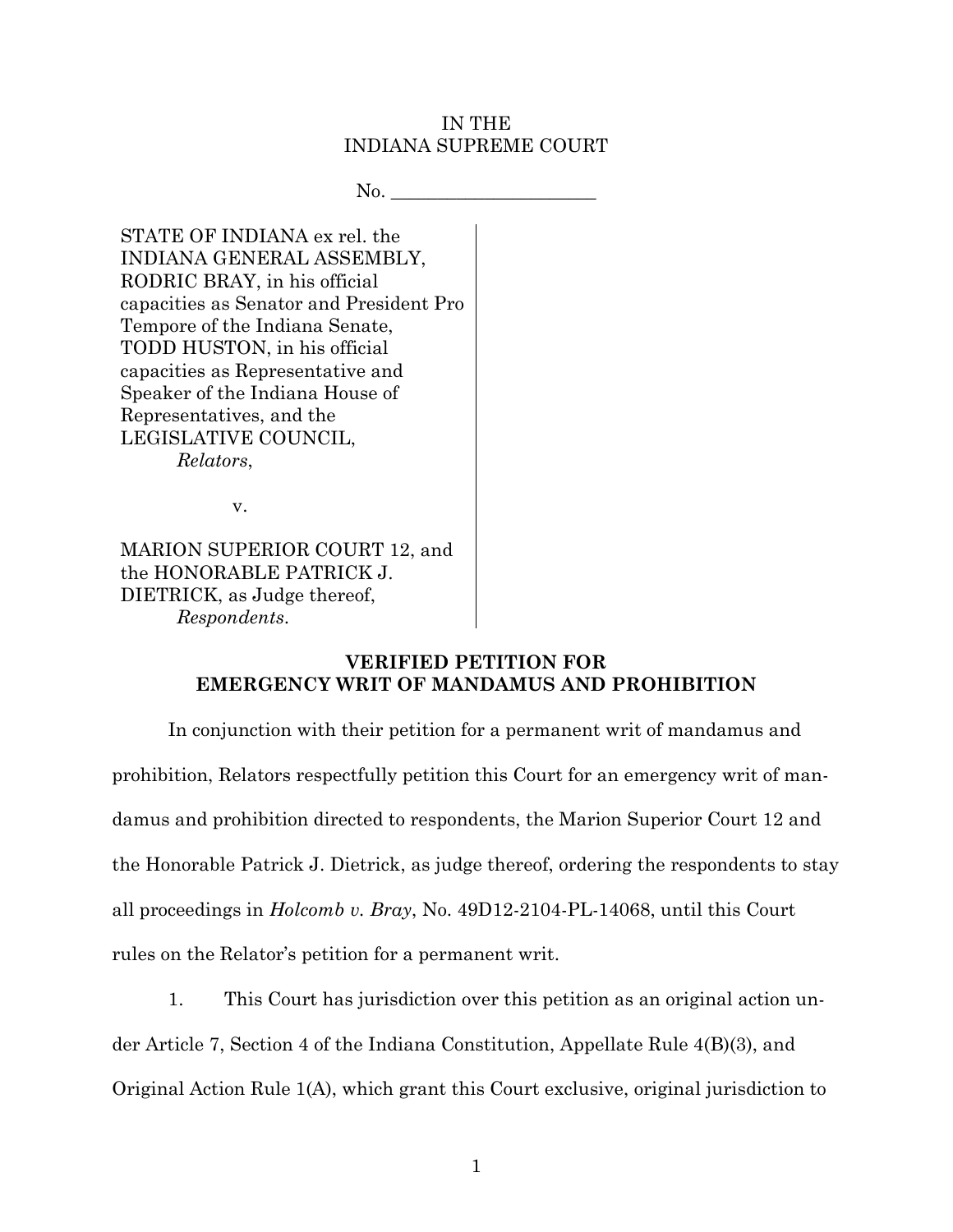supervise the exercise of jurisdiction of all inferior courts. Respondent Marion Superior Court 12 is an inferior court, and respondent the Honorable Patrick J. Dietrick is the judge thereof.

2. Relators are the named Defendants in *Holcomb v. Bray*, No. 49D12- 2104-PL-14068: the Indiana General Assembly, Senate President Pro Tempore Rodric Bray, Speaker of the House of Representatives Todd Huston, and the Legislative Council.<sup>1</sup>

3. The party opposing the Relators in the respondent court in the underlying lawsuit is the Plaintiff, Governor Eric Holcomb.

4. This petition is being made expeditiously after the jurisdiction of the respondent court was placed in issue, the respondent court denied relief, and the respondent court denied Relator's motion to certify that order for an interlocutory appeal under Appellate Rule 14(B).

5. On April 27, 2021, Eric J. Holcomb, acting in his official capacity of Governor of the State of Indiana, while represented by private counsel, filed suit in Marion Superior Court 12 against the Relators. R.12. Governor Holcomb seeks declaratory relief that House Enrolled Act 1123 was unconstitutional infringement on the separation of powers, and a permanent injunction barring the Relators from enforcing it. R.20–26.

l

<sup>1</sup> The Legislative Council is a body of the General Assembly comprised of 16 legislators. I.C. 2-5-1.1-1. President Pro Tempore Bray is its current chair, and Speaker Huston is its current vice-chair. I.C. 1-5-1.1-2.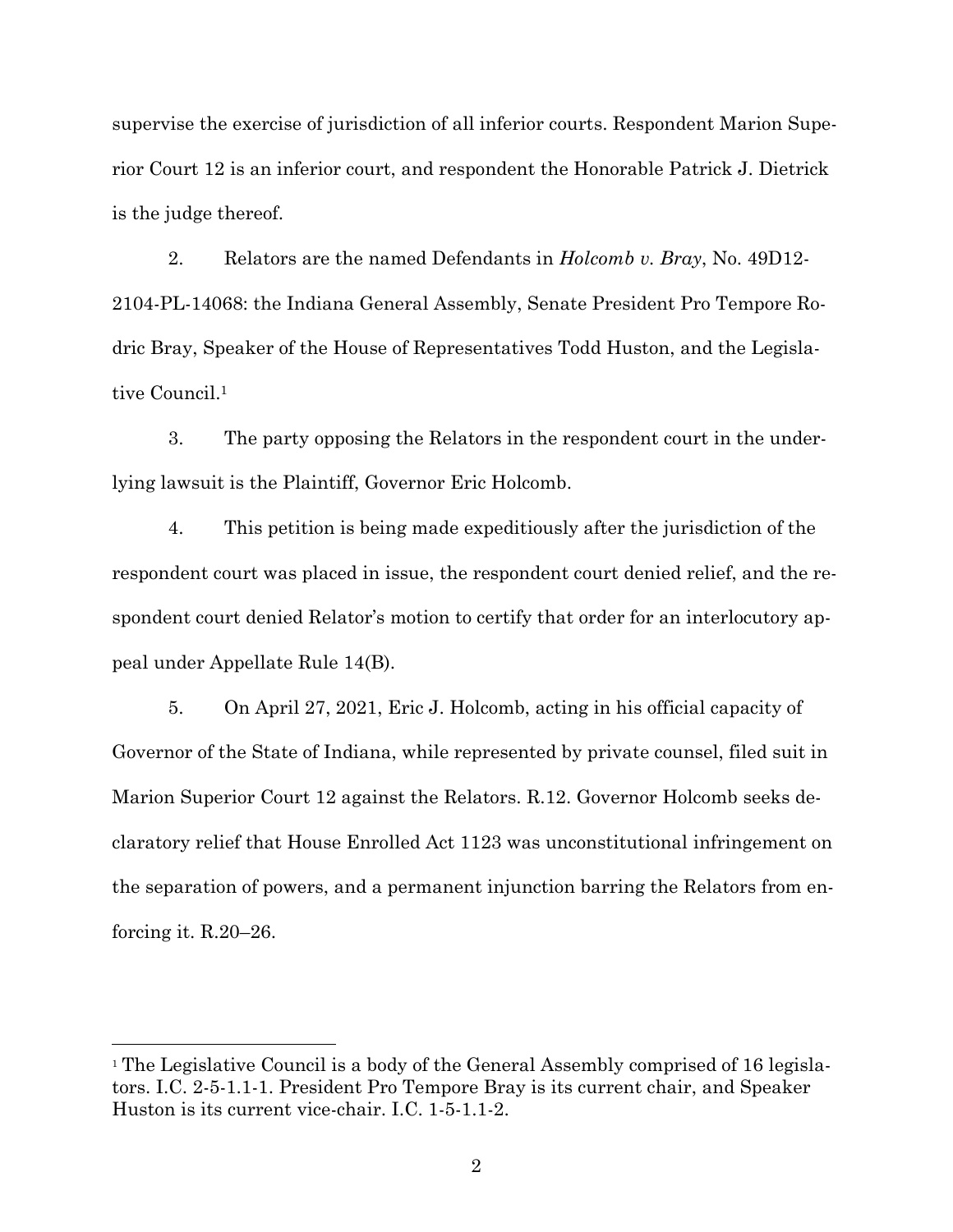6. House Enrolled Act 1123, in pertinent part, authorizes the Legislative Council to convene an emergency session of the General Assembly when the Governor declares a state of emergency under the Emergency Management and Disaster Law, I.C. 10-14-3, and the Council finds that it is necessary to address the state of emergency with legislative action. I.C. 2-2.1-1.2; *see also* Pub. L. No. 64-2021 §§ 2, 4, 5, 2021 Ind. Acts 731–38.

7. The First Regular Session of the 122nd General Assembly is still ongoing. The General Assembly extended the session until "[n]ot later than November 15," 2021, I.C. 2-2.1-1-2(e)(1), in order for it to undertake redistricting legislation which cannot be completed until after the federal government reports data from the 2020 decennial census. The initial data will not be available until sometime this August, with complete data following by the end of September. The General Assembly has scheduled the first public hearings on redistricting legislation at locations around the State on August 6, 7, and 11. *See* "Lawmakers Announce Statewide Hearings for Restricting Feedback," [https://www.wfyi.org/news/articles/lawmakers](https://www.wfyi.org/news/articles/lawmakers-announce-statewide-hearings-for-redistricting-feedback)[announce-statewide-hearings-for-redistricting-feedback](https://www.wfyi.org/news/articles/lawmakers-announce-statewide-hearings-for-redistricting-feedback) (WFYI, July 22, 2021).

8. On April 30, 2021, the Attorney General appeared on behalf of the State of Indiana, including Governor Holcomb and all Relators, and moved the respondent court to strike the pleadings as unauthorized filings<sup>2</sup> and in the alternative moved on behalf of the Relators to continue all proceedings until 30 days after

l

<sup>2</sup> The Attorney General argued that pursuant to *State ex rel. Sendak v. Marion Cty. Superior Ct., Room No. 2*, 268 Ind. 3, 6, 373 N.E.2d 145, 148 (1978) (holding that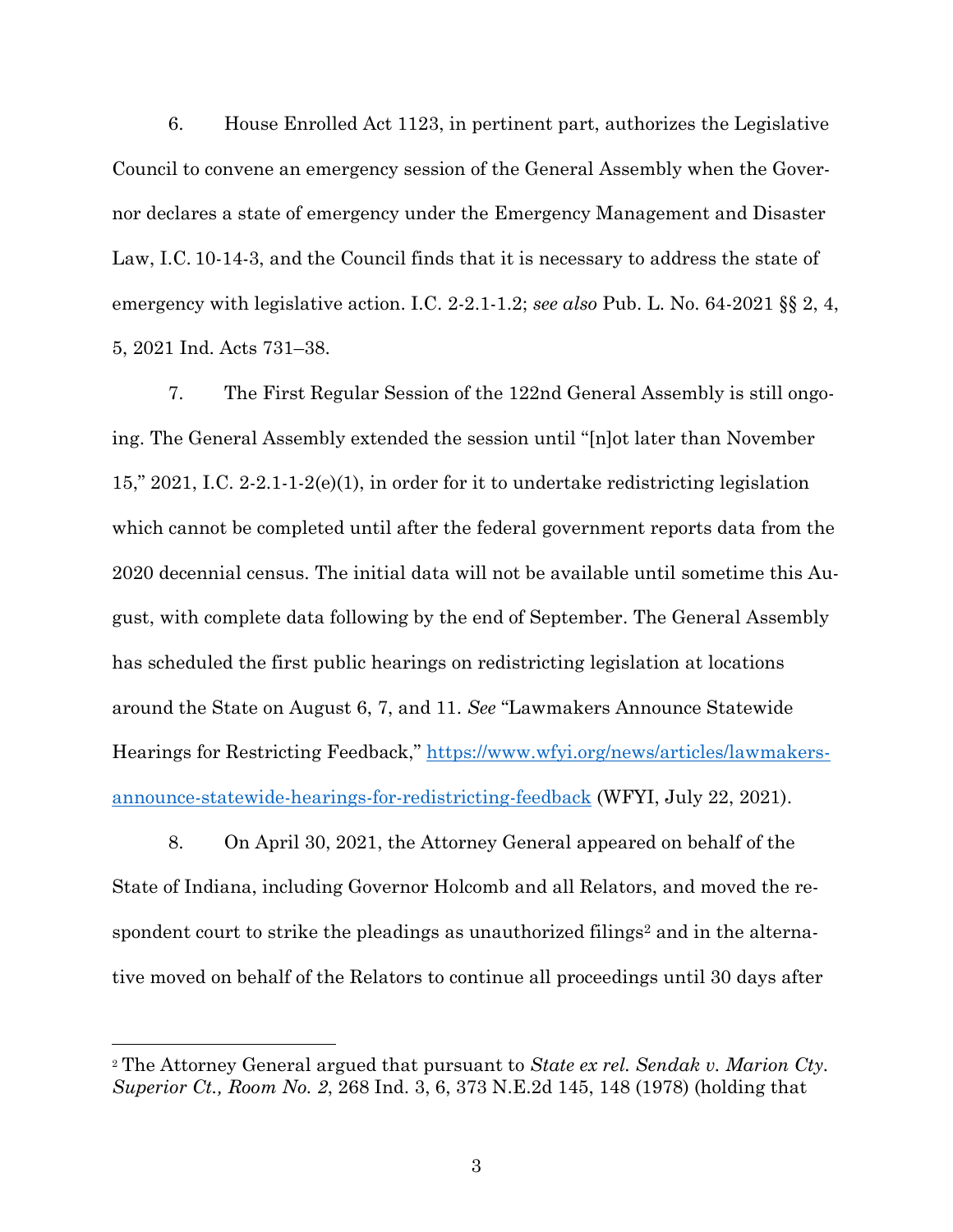the adjournment of the General Assembly in accordance with Article 4, Section 8 of the Indiana Constitution and Indiana Code section 2-3-5-1, which provide for immunity from service of process and civil suit while the General Assembly is in session. R.39–41.

9. After a hearing, the respondent court denied the State's motion to strike and the request for a continuance for the Realtors on July 3, 2021. R. 9, 129– 47. The court reasoned that the Legislature's immunity from civil process conflicted with the Governor's duty to faithfully execute the laws, Ind. Const. Art. 5,  $\S$  16, and immunity would elevate the Legislature above the executive and judicial branches of government. R.143–45. The court also reasoned that while the Legislature "is still technically in session," the lawsuit would not interfere with the General Assembly's or any individual legislator's ability to conduct state business because they were "not currently engaged in legislative activity." R.145–46. Last, Respondent concluded that the immunity did not apply because HEA 1123 vested authority to call emergency sessions in the Legislative Council, even though that body is a joint committee of the General Assembly comprised entirely of legislators. R.146.

10. The State promptly moved the trial court stay proceedings and certify its orders for interlocutory appeal, R. 150, which were denied without explanation on July 20, 2021, R.180, 182.

 $\overline{a}$ 

4

state law prohibits state agencies from engaging private counsel without the approval of the Attorney General), the Governor's filings should be stricken because the Attorney General had declined to authorize private counsel in this matter. Relators do not raise that issue in this mandamus petition.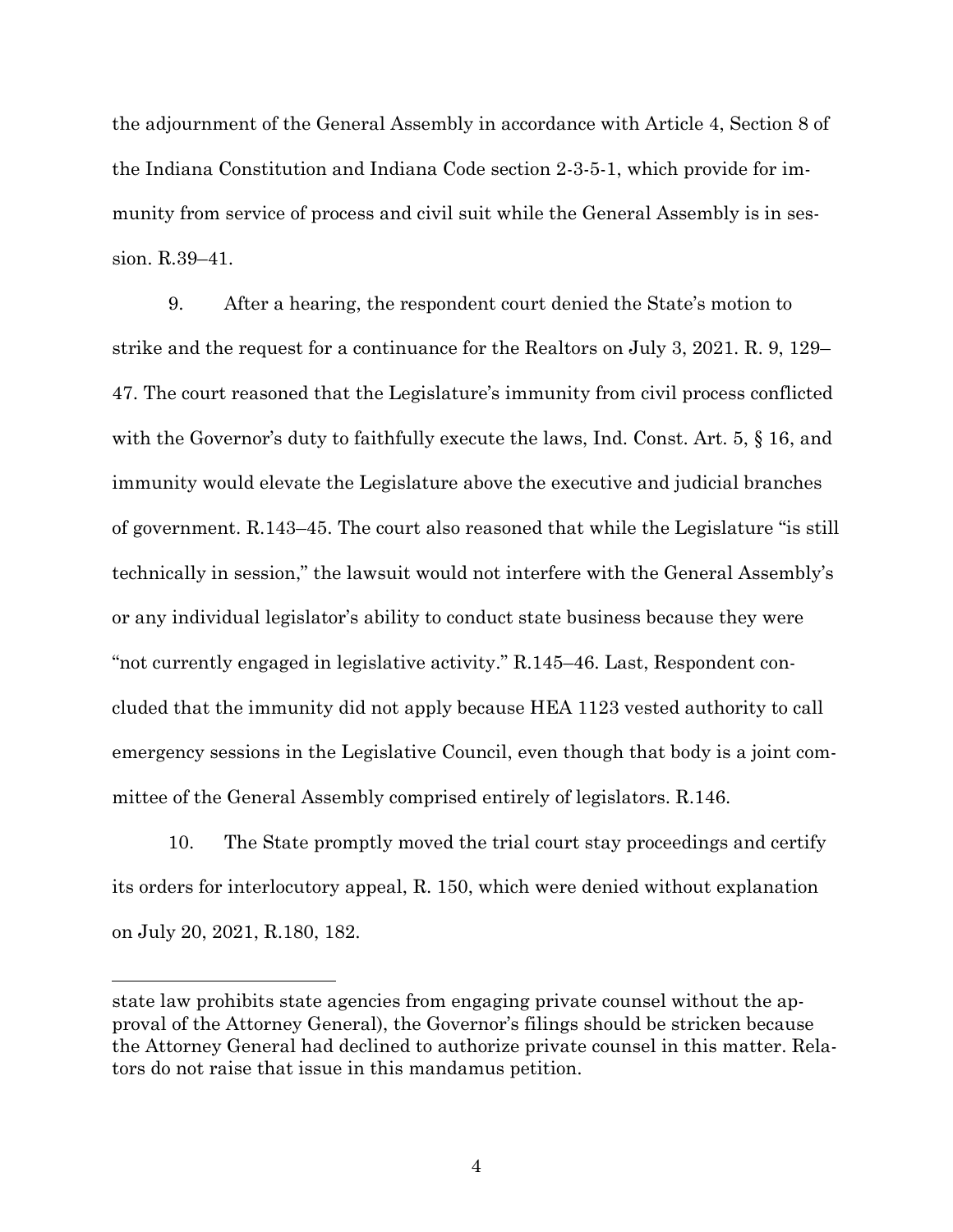11. The respondent court has scheduled the following proceedings to occur before the end of the current legislative session:

July 27: Relators' responsive pleadings are due<sup>3</sup> August 6: All parties' summary judgment motions are due September 10: Hearing on summary judgment motions

R. 148–49, 162. Under this schedule, it is most likely that the respondent court intends to issue final judgment while the current legislative session is ongoing and at least any briefing in an appeal from that judgment would likely occur during the next legislative session, which is scheduled to conclude no later than March 14, 2022. I.C. 2-2.1-1-3(b).

12. The Respondent Court has exceeded its jurisdiction by failing to comply with a clear and absolute duty to act. Article 4, Section 8 of the Indiana Constitution provides that Senators and Representatives "shall not be subject to any civil process, during the session of the General Assembly, nor during the fifteen days next before the commencement thereof," and Indiana Code section 2-3-5-1 requires a trial court grant a continuance to a date not sooner than 30 days following the date of the adjournment of the session of the General Assembly upon a motion when a party or counsel is a member of the General Assembly. The defendants in the underlying proceeding are the General Assembly, the Senate President Pro Tempore, the Speaker of the House of Representatives, and the Legislative Council, which is

l

<sup>3</sup> On July 23, 2021, Relators moved the trial court to extend this deadline by 30 days in light of the Relators seeking a writ of mandamus in this Court. That motion is still pending, although the Governor has indicated his objection to the motion.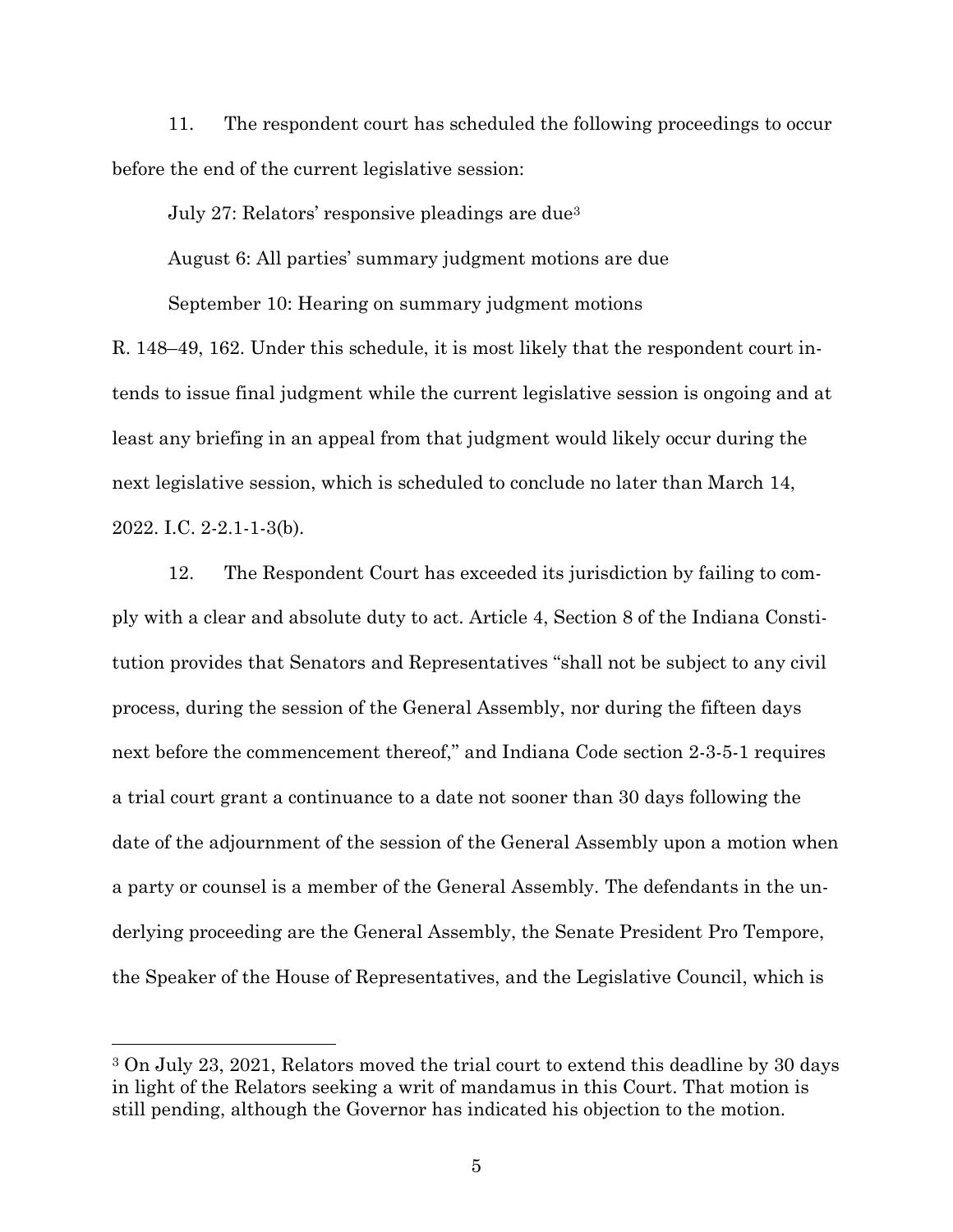comprised of members of the General Assembly. And the General Assembly is still in session. The Respondent Court does not have discretion to subject members of the General Assembly to civil process and refuse a continuance while the General Assembly remains in session. Relator has advised the Respondent Court of its duty to act, and the Respondent Court has refused to comply with this duty or certify its orders for interlocutory appeal.

13. The denial of this petition will result in extreme hardship on Relators. Members of the General Assembly are immune from civil process and have a lawful right to a continuance until the adjournment of the session of the General Assembly. If the Respondent Court allows this case to proceed, the Indiana Constitution's grant of immunity will be lost forever as the General Assembly and its members are subjected to suit while they remain in session.

14. A remedy by appeal after final judgment is wholly inadequate, and Relators will be subject to extreme hardship if relief is not granted. As Respondent Court has refused to certify its order denying the Relator's motion for interlocutory appeal, the Legislature's immunity from process and suit will be forever lost if this case is allowed to proceed through litigation while the General Assembly remains in session. A reversal after final judgment cannot cure that injury. Moreover, Relators will be forced to abandon their constitutional right as legislators to be free from civil suits during the ongoing session while they are engaged with redistricting legislation and also for the entire upcoming second regular session.

6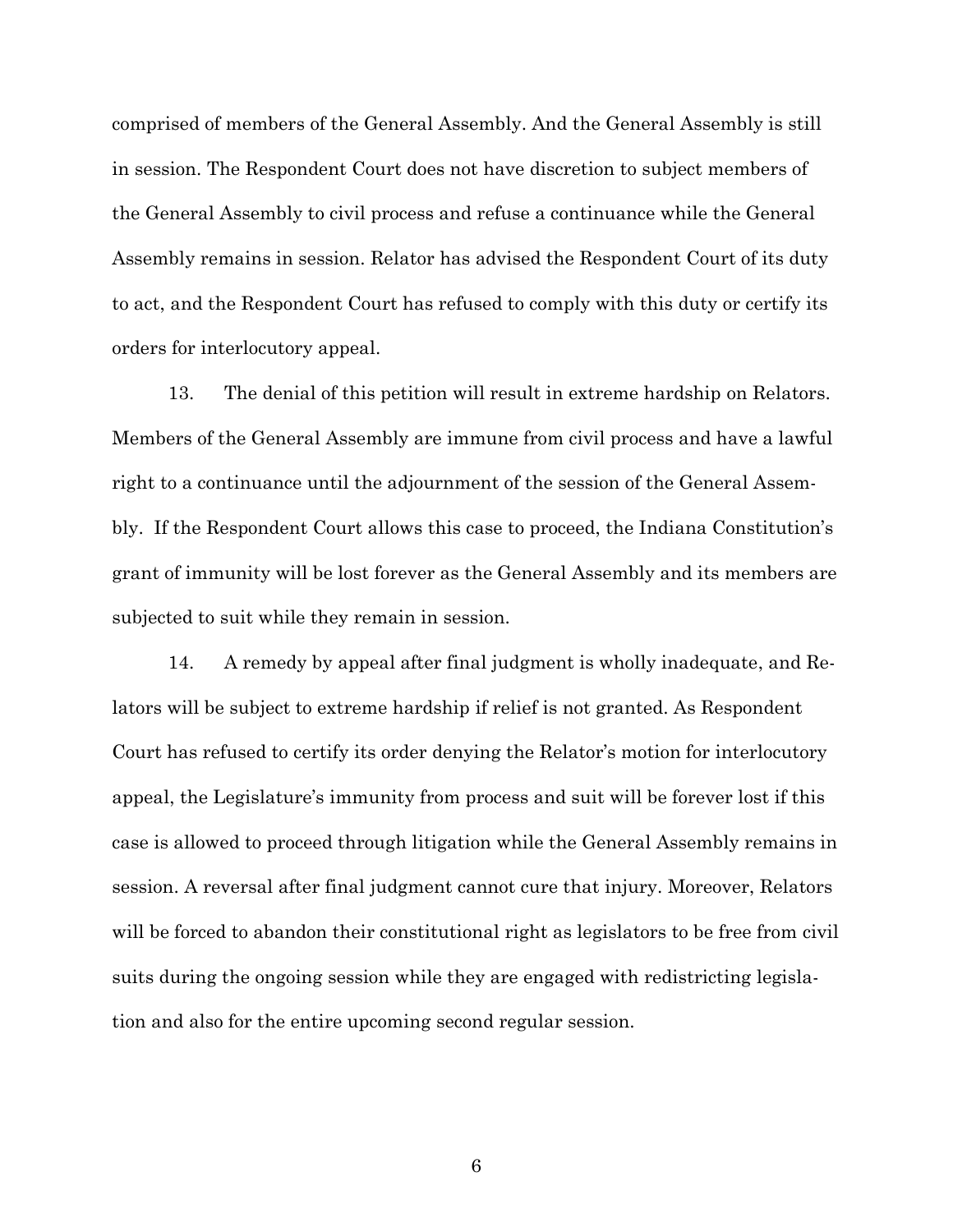15. The Plaintiff in the underlying litigation, however, will not be harmed in any way by the constitutionally and statutorily required continuance period because HEA 1123 will have no possible effect until the General Assembly ceases to be in session *and* a state of emergency exists that necessitates possible legislative action to address the emergency. In other words, so long as the General Assembly remains in a regular session, the Governor is not possibly harmed by HEA 1123 or any delay in final resolution of his lawsuit.

16. An emergency writ is necessary and appropriate because the respondent court intends to proceed with litigation in this case notwithstanding the Relators constitutional and statutory right to continue this case until after the conclusion of ongoing sessions of the General Assembly. Continuing this case will not prejudice the Governor, yet it will serve justice and preserve the constitutional balance between the co-equal branches. An emergency writ is appropriate to stay the proceedings below because the respondent has set July 27 as the date for Relators to file a responsive pleading and August 6 as the deadline for any motions for summary judgment, followed by responsive briefing and a hearing on September 10. Although Relators have moved to extend the July 27 date to obviate the need for an emergency writ before then, the Governor has objected to the motion, R. 184–85, and the trial court has not yet ruled. Relators will be irreparably harmed by having to defend themselves in a suit to which they are not even yet subject to service as a matter of constitutional law. An emergency writ will preserve the status quo with no injury to the Plaintiff or the respondent court.

7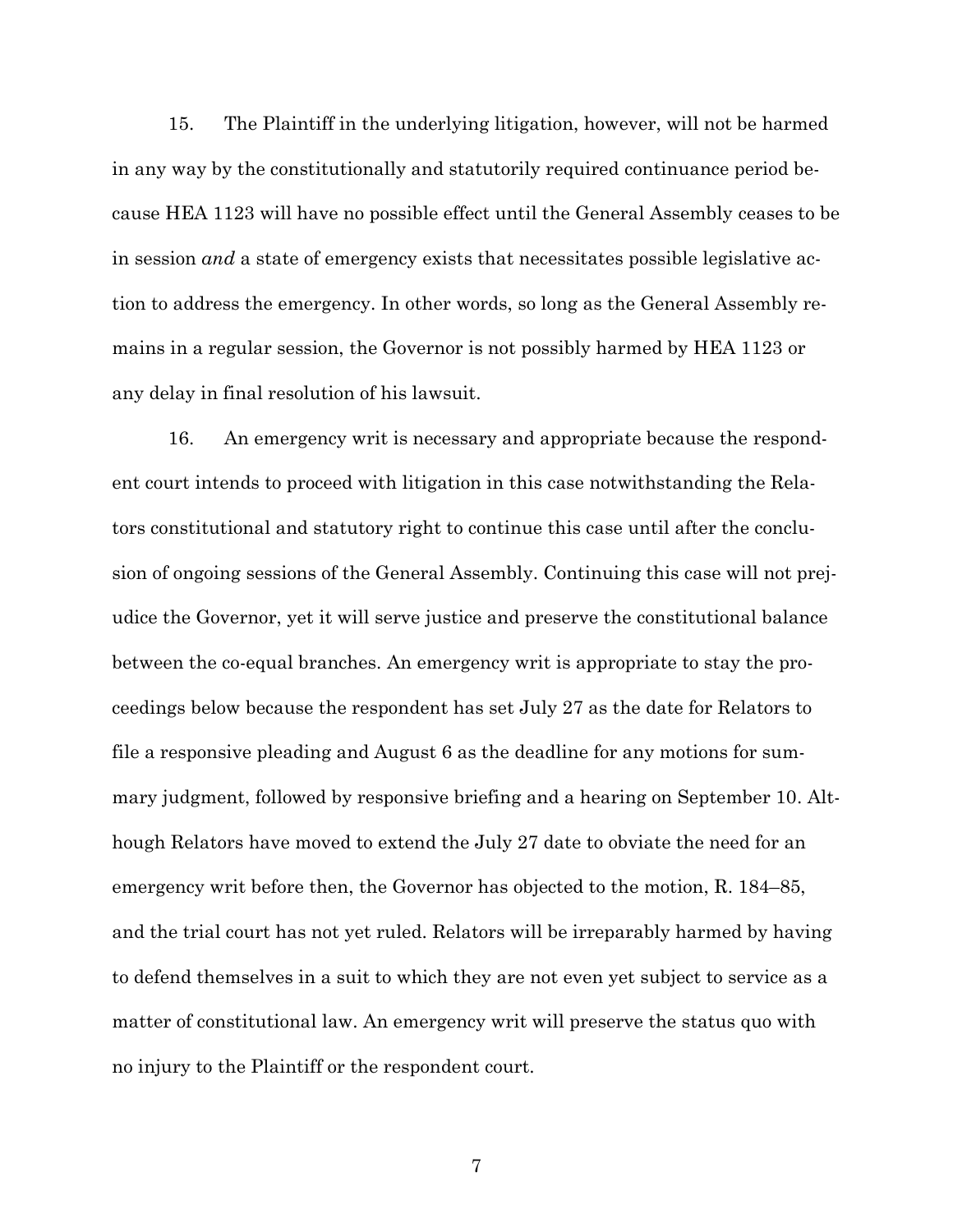WHEREFORE, Relators respectfully requests that the Court grant an emergency writ of mandamus and prohibition that stays all proceedings in *Holcomb v. Bray*, No. 49D12-2104-PL-14068, until this Court can consider briefing on the petition for a permanent writ in due course.

Respectfully submitted,

THEODORE E. ROKITA Attorney General Attorney No. 18857-49

/s/ *Jefferson S. Garn* Jefferson S. Garn Section Chief, Admin. & Reg. Enf. Lit. Attorney No. 29921-49

#### /s/ *Kian Hudson*

Kian Hudson Deputy Solicitor General Attorney No. 32829-02

#### /s/ *Benjamin M.L. Jones*

Benjamin M.L. Jones Deputy Attorney General Attorney No. 29976-53

#### /s/ *Julia C. Payne*

Julia C. Payne Deputy Attorney General Attorney No. 34728-53

/s/ *Thomas M. Fisher* Thomas M. Fisher Solicitor General Attorney No. 17949-49

/s/ *Stephen R. Creason* Stephen R. Creason Chief Counsel for Appeals Attorney No. 22208-49

/s/ *Patricia Orloff Erdmann* Patricia Orloff Erdmann Chief Counsel for Litigation Attorney No. 17664-49

/s/ *Aaron T. Craft* Aaron T. Craft Section Chief, Civil Appeals Attorney No. 29215-53

OFFICE OF THE ATTORNEY GENERAL Indiana Government Center South, Fifth Floor 302 West Washington Street Indianapolis, Indiana 46204 (317) 232-6255 Tom.Fisher@atg.in.gov

Dated: July 26, 2021